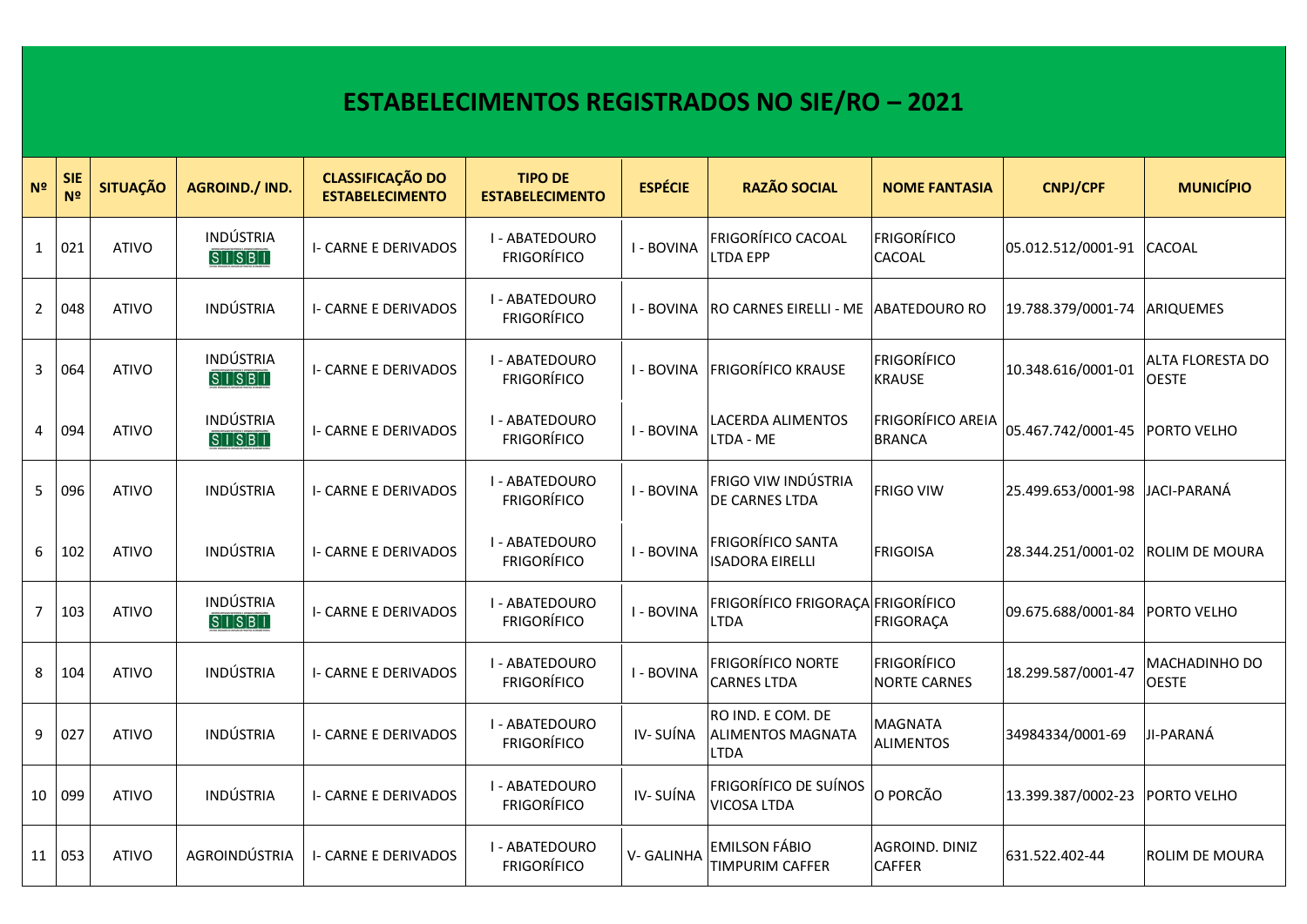| 12   111 |     | <b>ATIVO</b> | AGROINDÚSTRIA    | <b>I- CARNE E DERIVADOS</b>       | I - ABATEDOURO<br><b>FRIGORÍFICO</b>                                              | V-GALINHA        | <b>IRAILDO PEREIRA</b><br>ASSUNÇÃO                                                  | <b>FRANGOBOM</b>                                                                                   | 798.629.852-91                   | <b>THEOBROMA</b>   |
|----------|-----|--------------|------------------|-----------------------------------|-----------------------------------------------------------------------------------|------------------|-------------------------------------------------------------------------------------|----------------------------------------------------------------------------------------------------|----------------------------------|--------------------|
| 13       | 005 | <b>ATIVO</b> | INDÚSTRIA        | I- CARNE E DERIVADOS              | II - UNIDADE DE<br>BENEFICIAMENTO DE<br><b>CARNE E PRODUTOS</b><br>CÁRNEOS        | <b>XI-OUTRAS</b> | <b>CHUPINGUAIA</b><br>COMÉRCIO ATACADISTA<br>DE PRODUTOS DE<br><b>CARNES LTDA</b>   | <b>CHUPINGUAIA</b><br>Comércio<br><b>ATACADISTA DE</b><br><b>PRODUTOS DE</b><br><b>CARNES LTDA</b> | 34.017.724/0001-60 PORTO VELHO   |                    |
| 14 031   |     | <b>ATIVO</b> | INDÚSTRIA        | <b>I- CARNE E DERIVADOS</b>       | II - UNIDADE DE<br><b>BENEFICIAMENTO DE</b><br><b>CARNE E PRODUTOS</b><br>CÁRNEOS |                  | <b>INDUSTRIA DE</b><br>XI-OUTRAS EMBUTIDOS M.C.G. DA<br><b>SILVA LTDA</b>           | PRODUTOS CAMPO<br><b>GRANDE</b>                                                                    | 05.021.743/0001-61 PIMENTA BUENO |                    |
| 15 034   |     | <b>ATIVO</b> | <b>INDÚSTRIA</b> | I- CARNE E DERIVADOS              | II - UNIDADE DE<br><b>BENEFICIAMENTO DE</b><br><b>CARNE E PRODUTOS</b><br>CÁRNEOS | <b>XI-OUTRAS</b> | <b>IRMÃOS GONÇALVES</b><br>COMERCIO E INDUSTRIA IRMÃOS<br>LTDA                      | <b>SUPERMERCADO</b><br>GONÇALVES                                                                   | 04.082.624/0001-56 JARU          |                    |
| 16       | 038 | <b>ATIVO</b> | INDÚSTRIA        | <b>I- CARNE E DERIVADOS</b>       | II - UNIDADE DE<br><b>BENEFICIAMENTO DE</b><br><b>CARNE E PRODUTOS</b><br>CÁRNEOS | <b>XI-OUTRAS</b> | <b>NOVA ROVER</b><br><b>DISTRIBUIDORA DE</b><br><b>ALIMENTOS LTDA</b>               | <b>NOVA ROVER</b><br><b>DISTRIBUIDORA DE</b><br><b>ALIMENTOS LTDA</b>                              | 18.171.499/0001-65 PORTO VELHO   |                    |
| 17       | 088 | <b>ATIVO</b> | INDÚSTRIA        | <b>I- CARNE E DERIVADOS</b>       | II - UNIDADE DE<br>BENEFICIAMENTO DE<br><b>CARNE E PRODUTOS</b><br>CÁRNEOS        | <b>XI-OUTRAS</b> | <b>BRASIL COMERCIO DE</b><br><b>ALIMENTOS EIRELI</b>                                | <b>CHARQUE BRASIL</b>                                                                              | 03.246.445/0001-44 PORTO VELHO   |                    |
| 18   109 |     | <b>ATIVO</b> | <b>INDÚSTRIA</b> | <b>I- CARNE E DERIVADOS</b>       | II - UNIDADE DE<br><b>BENEFICIAMENTO DE</b><br><b>CARNE E PRODUTOS</b><br>CÁRNEOS | <b>XI-OUTRAS</b> | SENDAS DISTRIBUIDORA<br>S/A                                                         | ASSAÍ ATACADISTA                                                                                   | 06.057.223/0402-03 PORTO VELHO   |                    |
| 19       | 108 | <b>ATIVO</b> | INDÚSTRIA        | <b>I- CARNE E DERIVADOS</b>       | II - UNIDADE DE<br>BENEFICIAMENTO DE<br><b>CARNE E PRODUTOS</b><br>CÁRNEOS        | <b>XI-OUTRAS</b> | CENTRAL DO QUEIJO<br>DISTRIBUIDORA DE<br><b>FRIOS E LATICÍNIOS</b><br><b>EIRELI</b> | <b>CENTRAL DO</b><br><b>QUEIJO</b>                                                                 | 33.442.921/0001-63 PORTO VELHO   |                    |
| 20   093 |     | <b>ATIVO</b> | AGROINDÚSTRIA    | II- PESCADO E<br><b>DERIVADOS</b> | III - UNIDADE DE<br>BENEFICIAMENTO DE<br>PESCADO E PRODUTOS<br>DE PESCADO         | XI-OUTRAS        | <b>ELIVELTON RODRIGUES</b><br>PEREIRA                                               | AGROINDÚSTRIA<br><b>RODRIGUES</b>                                                                  | 014.045.942-13                   | VALE DO PARAÍSO    |
| 21   098 |     | <b>ATIVO</b> | AGROINDÚSTRIA    | II- PESCADO E<br><b>DERIVADOS</b> | III - UNIDADE DE<br>BENEFICIAMENTO DE<br>PESCADO E PRODUTOS<br>DE PESCADO         | <b>XI-OUTRAS</b> | NARA REGINA DE SOUZA PROGRESSO<br>CRUZ                                              | PESCADO                                                                                            | 312.253.222-00                   | <b>PORTO VELHO</b> |
| 22 078   |     | <b>ATIVO</b> | INDÚSTRIA        | III-OVOS E DERIVADOS              | I - GRANJA AVÍCOLA                                                                | V-GALINHA        | F.B. AGRO PRODUÇÃO E<br>COMERCIALIZAÇÃO DE<br><b>PRODUTOS</b><br>AGROPECUÁRIOS LTDA | <b>GRANJA TRENTO</b>                                                                               | 08.707.764/0001-23 VILHENA       |                    |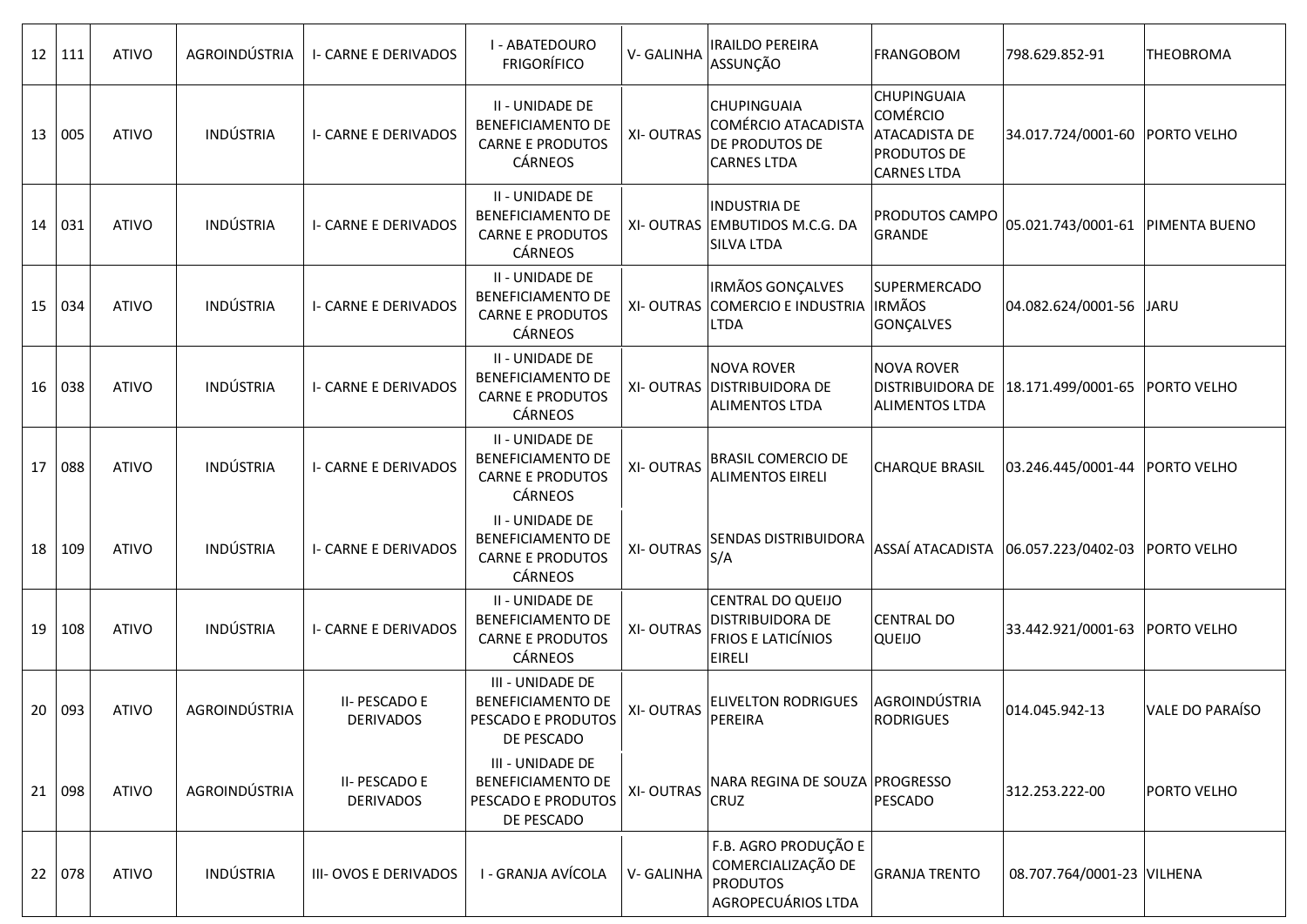| 23              | 097      | <b>ATIVO</b> | <b>INDÚSTRIA</b> | III-OVOS E DERIVADOS         | II - UNIDADE DE<br><b>BENEFICIAMENTO DE</b><br><b>OVOS E DERIVADOS</b> | V-GALINHA  | <b>EDUARDO T. TSURO</b><br>SERVIÇO DE<br><b>EMBALAGENS EIRELI -</b><br><b>EPP</b> | <b>GRANJA BRASIL</b>                    | 27.529.383/0001-46 | <b>VILHENA</b>                      |
|-----------------|----------|--------------|------------------|------------------------------|------------------------------------------------------------------------|------------|-----------------------------------------------------------------------------------|-----------------------------------------|--------------------|-------------------------------------|
| 24              | 106      | <b>ATIVO</b> | INDÚSTRIA        | <b>III- OVOS E DERIVADOS</b> | II - UNIDADE DE<br>BENEFICIAMENTO DE<br><b>OVOS E DERIVADOS</b>        |            | COOP. AGROP DE PROD.<br>V- GALINHA E AGRICU. FAMILIARES<br><b>DE CACOAL</b>       | COOPERCACOAL                            | 08.436.366/0002-09 | <b>CACOAL</b>                       |
| 25              | 049      | <b>ATIVO</b> | AGROINDÚSTRIA    | IV-LEITE E DERIVADOS         | III - UNIDADE DE<br><b>BENEFICIAMENTO DE</b><br>LEITE E DERIVADOS      | - BOVINA   | ASSOCIAÇÃO DOS<br>PRODUTORES DE LEITE<br>DA LINHA 45                              | <b>ASPROL</b>                           | 08.227.394/0001-27 | ALTA FLORESTA DO<br><b>OESTE</b>    |
| 26              | 050      | <b>ATIVO</b> | AGROINDÚSTRIA    | IV-LEITE E DERIVADOS         | III - UNIDADE DE<br>BENEFICIAMENTO DE<br>LEITE E DERIVADOS             | - BOVINA   | <b>ELDER DORNELLES DA</b><br><b>MOTA</b>                                          | <b>LACNORTE</b>                         | 961.497.602-00     | SÃO MIGUEL                          |
| 27              | 057      | <b>ATIVO</b> | AGROINDÚSTRIA    | IV-LEITE E DERIVADOS         | <b>III - UNIDADE DE</b><br>BENEFICIAMENTO DE<br>LEITE E DERIVADOS      | I - BOVINA | ANDERSON ROGÉRIO<br><b>SAITER</b>                                                 | AGROINDÚSTRIA<br><b>BOM PRINCÍPIO</b>   | 386.636.512-87     | VALE DO PARAÍSO                     |
| 28              | 071      | <b>ATIVO</b> | AGROINDÚSTRIA    | IV-LEITE E DERIVADOS         | III - UNIDADE DE<br>BENEFICIAMENTO DE<br>LEITE E DERIVADOS             | I - BOVINA | <b>JACKSON APARECIDO</b><br>NOGUEIRA                                              | AGROINDÚSTRIA<br><b>ISHIYBOM</b>        | 019.802.079-17     | PRESIDENTE MÉDICI                   |
| 29              | 072      | <b>ATIVO</b> | AGROINDÚSTRIA    | <b>IV-LEITE E DERIVADOS</b>  | III - UNIDADE DE<br><b>BENEFICIAMENTO DE</b><br>LEITE E DERIVADOS      | I - BOVINA | <b>IZABEL ALVES DA</b><br>SILVEIRA                                                | AGROINDÚSTRIA<br><b>RIRR</b>            | 209.367.379-72     | <b>OURO PRETO</b>                   |
| 30              | 085      | <b>ATIVO</b> | AGROINDÚSTRIA    | IV-LEITE E DERIVADOS         | III - UNIDADE DE<br>BENEFICIAMENTO DE<br>LEITE E DERIVADOS             | I - BOVINA | ROBERTO MASSAROTO                                                                 | LATICÍNIO<br>MASSAROTO                  | 190.543.512-68     | PRESIDENTE MÉDICI                   |
| 31              | 054      | <b>ATIVO</b> | AGROINDÚSTRIA    | IV-LEITE E DERIVADOS         | III - UNIDADE DE<br>BENEFICIAMENTO DE<br>LEITE E DERIVADOS             | - BOVINA   | CRISTOVÃO CORREIA DA<br><b>PAES</b>                                               | <b>IOGURTE NATURAL</b><br><b>ELIETE</b> | 537.310.429-91     | <b>CACOAL</b>                       |
| 32 <sub>2</sub> | 055      | <b>ATIVO</b> | AGROINDÚSTRIA    | <b>IV-LEITE E DERIVADOS</b>  | III - UNIDADE DE<br><b>BENEFICIAMENTO DE</b><br>LEITE E DERIVADOS      | I - BOVINA | RIBEIRO INDUSTRIA E<br><b>COMERCIO DE</b><br>LATICÍNIOS LTDA                      | YOGO MILK                               | 950.804.142-00     | <b>CACOAL</b>                       |
|                 | 33 058   | <b>ATIVO</b> | INDÚSTRIA        | IV-LEITE E DERIVADOS         | III - UNIDADE DE<br>BENEFICIAMENTO DE<br>LEITE E DERIVADOS             | I - BOVINA | LATICÍNIO JAMARI LTDA<br>ME                                                       | LATICÍNIO JAMARI                        | 20.431.570/0001-43 | CANDEIAS DO<br><b>JAMARI</b>        |
|                 | 34   066 | <b>ATIVO</b> | AGROINDÚSTRIA    | IV-LEITE E DERIVADOS         | III - UNIDADE DE<br>BENEFICIAMENTO DE<br>LEITE E DERIVADOS             | - BOVINA   | JOÃO FERREIRA<br><b>PARDINHO</b>                                                  | SÍTIO NOVA<br>PROSPERIDADE              | 389.363.802-49     | NOVA DIMENSÃO                       |
| 35              | 068      | <b>ATIVO</b> | AGROINDÚSTRIA    | IV-LEITE E DERIVADOS         | III - UNIDADE DE<br>BENEFICIAMENTO DE<br>LEITE E DERIVADOS             | - BOVINA   | <b>NEVALDI KLEIN</b>                                                              | AGROINDÚSTRIA<br>LACKLEIN               | 408.990.122-72     | <b>CANDEIAS DO</b><br><b>JAMARI</b> |
|                 | 36 074   | <b>ATIVO</b> | AGROINDÚSTRIA    | IV-LEITE E DERIVADOS         | III - UNIDADE DE<br>BENEFICIAMENTO DE<br>LEITE E DERIVADOS             | I - BOVINA | <b>UENDEL LIGOM VIEIRA</b>                                                        | AGROINDÚSTRIA<br>KAUÍ                   | 422.730.482-20     | <b>OURO PRETO</b>                   |